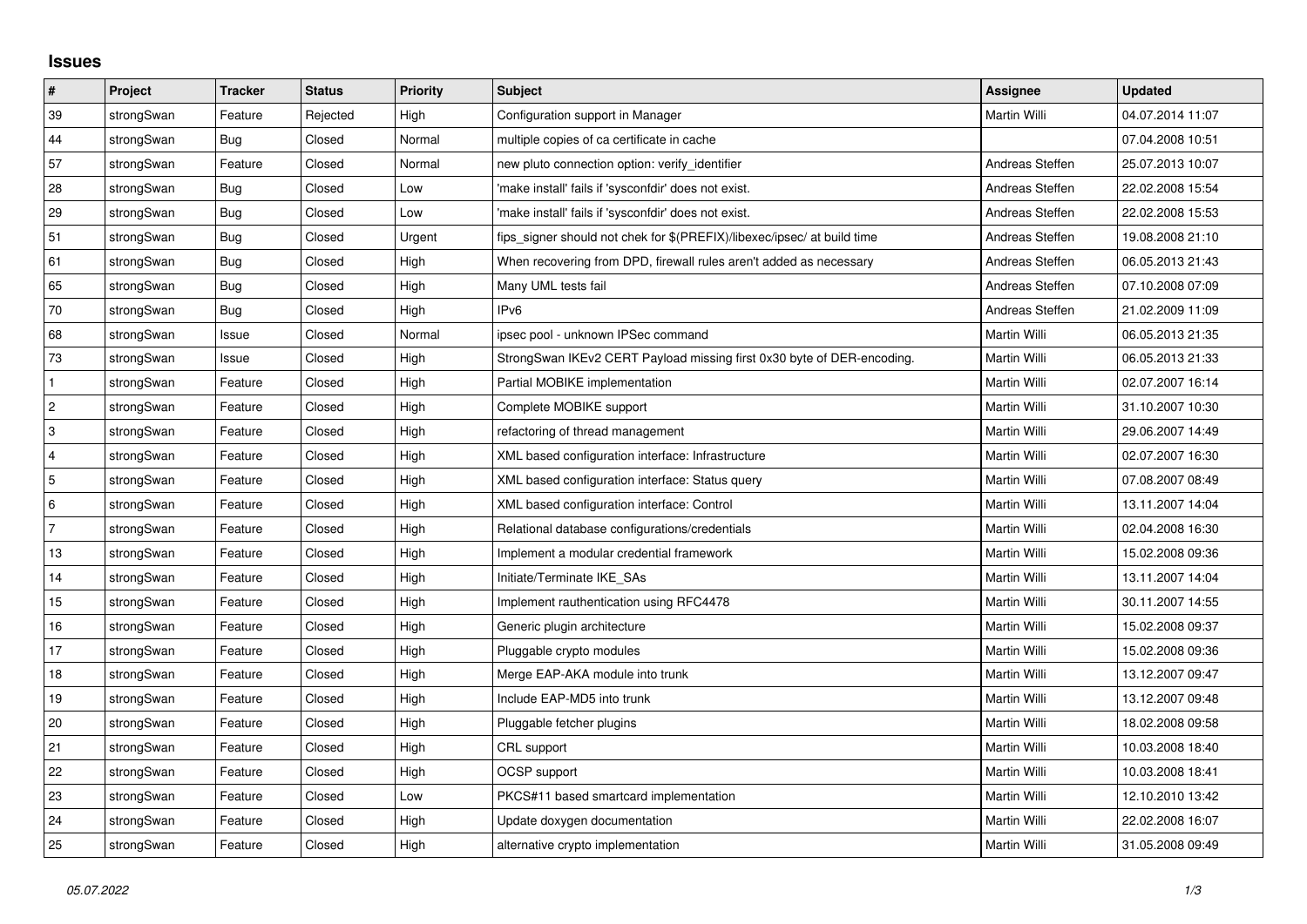| $\vert$ # | Project    | <b>Tracker</b> | <b>Status</b> | <b>Priority</b> | <b>Subject</b>                                                              | Assignee            | <b>Updated</b>   |
|-----------|------------|----------------|---------------|-----------------|-----------------------------------------------------------------------------|---------------------|------------------|
| 27        | strongSwan | Feature        | Closed        | High            | Create a database API                                                       | Martin Willi        | 19.02.2008 15:16 |
| 30        | strongSwan | Feature        | Closed        | High            | Certificate caching                                                         | <b>Martin Willi</b> | 02.04.2008 14:50 |
| 40        | strongSwan | Feature        | Closed        | High            | NetworkManager support                                                      | Martin Willi        | 22.08.2008 12:54 |
| 41        | strongSwan | Feature        | Closed        | High            | CFG attribute provider framework                                            | Martin Willi        | 16.04.2008 11:24 |
| 42        | strongSwan | Feature        | Closed        | High            | CFG attribute handler framework                                             | Martin Willi        | 28.04.2009 10:23 |
| 46        | strongSwan | Feature        | Closed        | High            | DNS resolving for hosts in ike cfg                                          | <b>Martin Willi</b> | 09.06.2008 09:34 |
| 47        | strongSwan | Feature        | Closed        | High            | <b>RNG API</b>                                                              | Martin Willi        | 16.04.2008 11:27 |
| 48        | strongSwan | Feature        | Closed        | High            | Parallel trustchain verification                                            | Martin Willi        | 16.04.2008 11:33 |
| 54        | strongSwan | Feature        | Closed        | High            | <b>EAP-Identity Server functionality</b>                                    | Martin Willi        | 22.08.2008 12:55 |
| 59        | strongSwan | Feature        | Closed        | High            | Add additinal signal dependent parameter to bus                             | Martin Willi        | 29.07.2008 11:04 |
| 60        | strongSwan | Feature        | Closed        | High            | Implement draft-sheffer-ikev2-gtc-00 with PAM password verification         | Martin Willi        | 22.08.2008 12:59 |
| 67        | strongSwan | Feature        | Closed        | Normal          | Implement DH groups 22-24                                                   | Martin Willi        | 19.04.2010 14:51 |
| 76        | strongSwan | Feature        | Closed        | Normal          | crypto test framework                                                       | <b>Martin Willi</b> | 12.06.2009 11:31 |
| 78        | strongSwan | Feature        | Closed        | Normal          | Integrity tester for libstrongswan and all plugins.                         | Martin Willi        | 27.06.2009 16:19 |
| 100       | strongSwan | Feature        | Closed        | Normal          | Derive traffic selectors from authentication process                        | <b>Martin Willi</b> | 23.07.2010 16:53 |
| 128       | strongSwan | Feature        | Closed        | Normal          | Plugin dependencies                                                         | Martin Willi        | 06.02.2012 10:51 |
| 8         | strongSwan | <b>Bug</b>     | Closed        | Urgent          | MOBIKE selects disappearing IPv6 address                                    | <b>Martin Willi</b> | 05.07.2007 09:03 |
| 10        | strongSwan | Bug            | Closed        | High            | distribution cannot be built because logout.cs template is missing in trunk | Martin Willi        | 18.09.2007 07:43 |
| 11        | strongSwan | Bug            | Closed        | High            | Show IKE_SA status overview                                                 | Martin Willi        | 31.10.2007 10:29 |
| 12        | strongSwan | Bug            | Closed        | Immediate       | Fix build on uClibc                                                         | Martin Willi        | 31.10.2007 10:34 |
| 26        | strongSwan | <b>Bug</b>     | Closed        | High            | Port all tools to new crypto/credential APIs                                | Martin Willi        | 21.03.2008 18:04 |
| 31        | strongSwan | <b>Bug</b>     | Closed        | High            | ikev2/rw-eap-aka-rsa scenario fails                                         | Martin Willi        | 19.03.2008 15:25 |
| 32        | strongSwan | Bug            | Closed        | High            | ikev2/rw-no-idr scenario fails                                              | Martin Willi        | 19.03.2008 11:13 |
| 33        | strongSwan | Bug            | Closed        | High            | ikev2/crl-revoked scenario broken                                           | Martin Willi        | 19.03.2008 19:02 |
| 34        | strongSwan | <b>Bug</b>     | Closed        | High            | ikev2/multi-level-ca-loop segfaults                                         | Martin Willi        | 31.03.2008 09:19 |
| 35        | strongSwan | Bug            | Closed        | High            | ikev2/ocsp-no-signer-cert scenario segfaults                                | Martin Willi        | 02.04.2008 09:45 |
| 36        | strongSwan | Bug            | Closed        | High            | strongswan-4.2.0 does not compile with uclibc                               | Martin Willi        | 04.04.2008 13:51 |
| 43        | strongSwan | Bug            | Closed        | High            | missing certificate_identity in SQL database causes segfault                | Martin Willi        | 07.04.2008 10:08 |
| 45        | strongSwan | Bug            | Closed        | High            | Failure to open SQLite database crashes charon                              | Martin Willi        | 07.04.2008 09:16 |
| 49        | strongSwan | Bug            | Closed        | High            | starter log directly to terminal                                            | Martin Willi        | 30.04.2009 10:18 |
| 50        | strongSwan | Bug            | Closed        | High            | plutostderrlog option missing                                               | Martin Willi        | 11.05.2008 10:10 |
| 53        | strongSwan | Bug            | Closed        | Normal          | Printf handler for proposal_t                                               | Martin Willi        | 12.06.2008 14:23 |
| 55        | strongSwan | Bug            | Closed        | High            | Implement SHA512/384/256 HMAC with proper truncation in kernel              | Martin Willi        | 03.12.2009 11:41 |